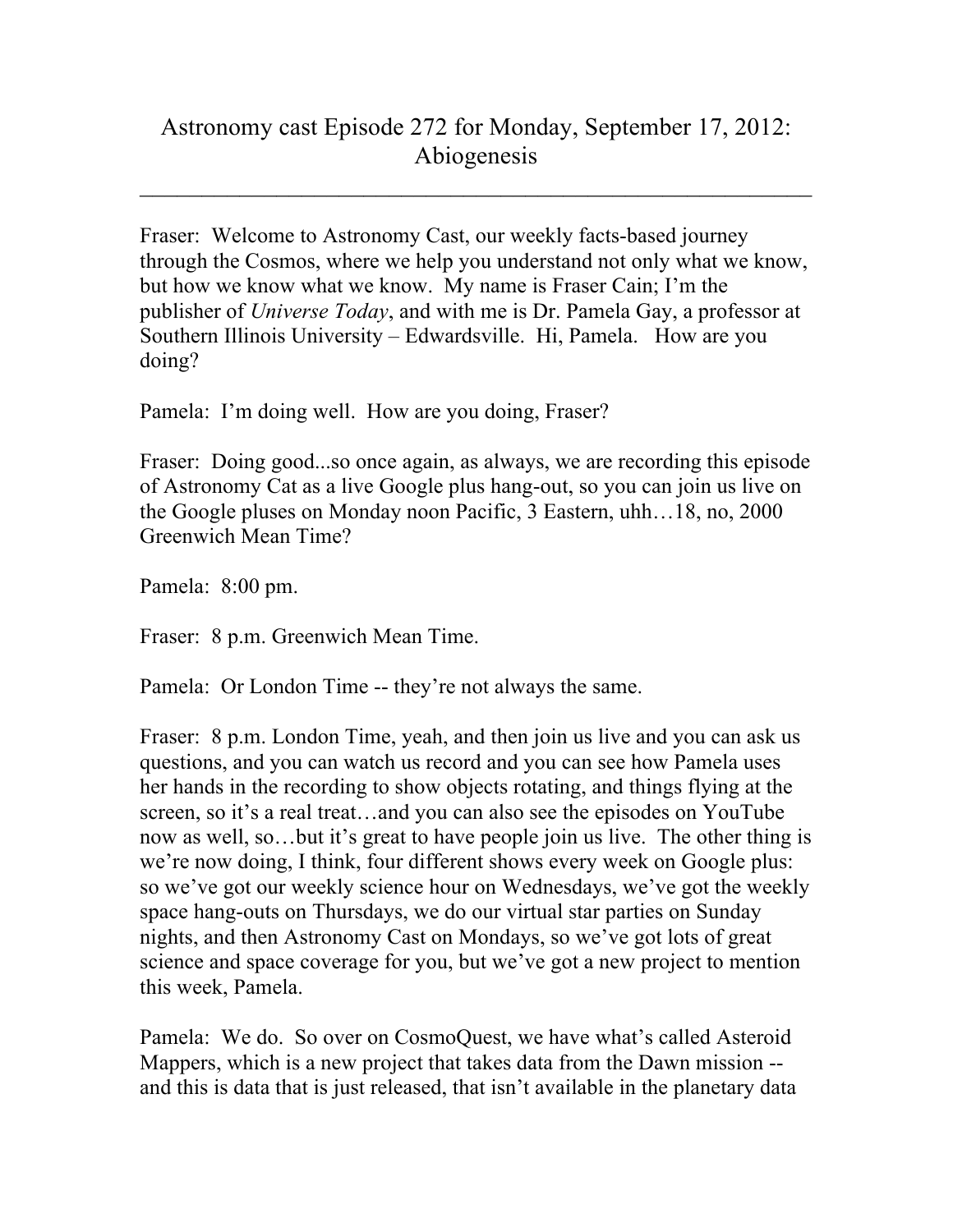center yet, and so you can be among the very first people to look at images of Vesta, and we're working on creating a map of Vesta, mapping out where the craters are, mapping out where the boulders are, trying to figure out where other interesting geological features are, and so if you want to help out with the NASA Dawn mission science team, we'd invite you to become part of what we're doing over on Asteroid Mappers.

Fraser: So join us on CosmoQuest, and you can actually help define the craters on Vesta, which the scientists will actually incorporate into their research, so I mean, that's it. If you ever wanted to contribute to science, now's your chance. That's really cool, and what I love about this is these are brand new images. People haven't mapped these craters or seen them ever before. These are brand new images raw from the Dawn mission.

Fraser: At the highest resolution so we're not down-sampling anything, or doing anything like that.

Pamela: Yeah that's really exciting.

[advertisement]

Fraser: So the theory of evolution provides a rich explanation for why we see the diversity of life here on Earth. There are so many lines of evidence from genetic drift to the fossil record, but how did life start? How did things go from a collection of raw materials to the building blocks of life, giving evolution and natural selection a way to take over? That first step from nonlife to life is called abiogenesis. It's one of the most important questions science will answer. I said "will answer" because I'm really confident that they will eventually get to the bottom of this.

Pamela: Well, you're more confident on this one than I am.

Fraser: Really? OK. Well, we'll see. Right. The point here is that whenever you have a conversation with a creationist, they'll go back to, "Fine. Evolution…fine. I'll give you that we're evolved from monkeys [when really we share a common ancestor with primates], but you take it far back, and it's like -- where did life come from? The theory of evolution can't explain where life came from; therefore, the theory of evolution is nonsense."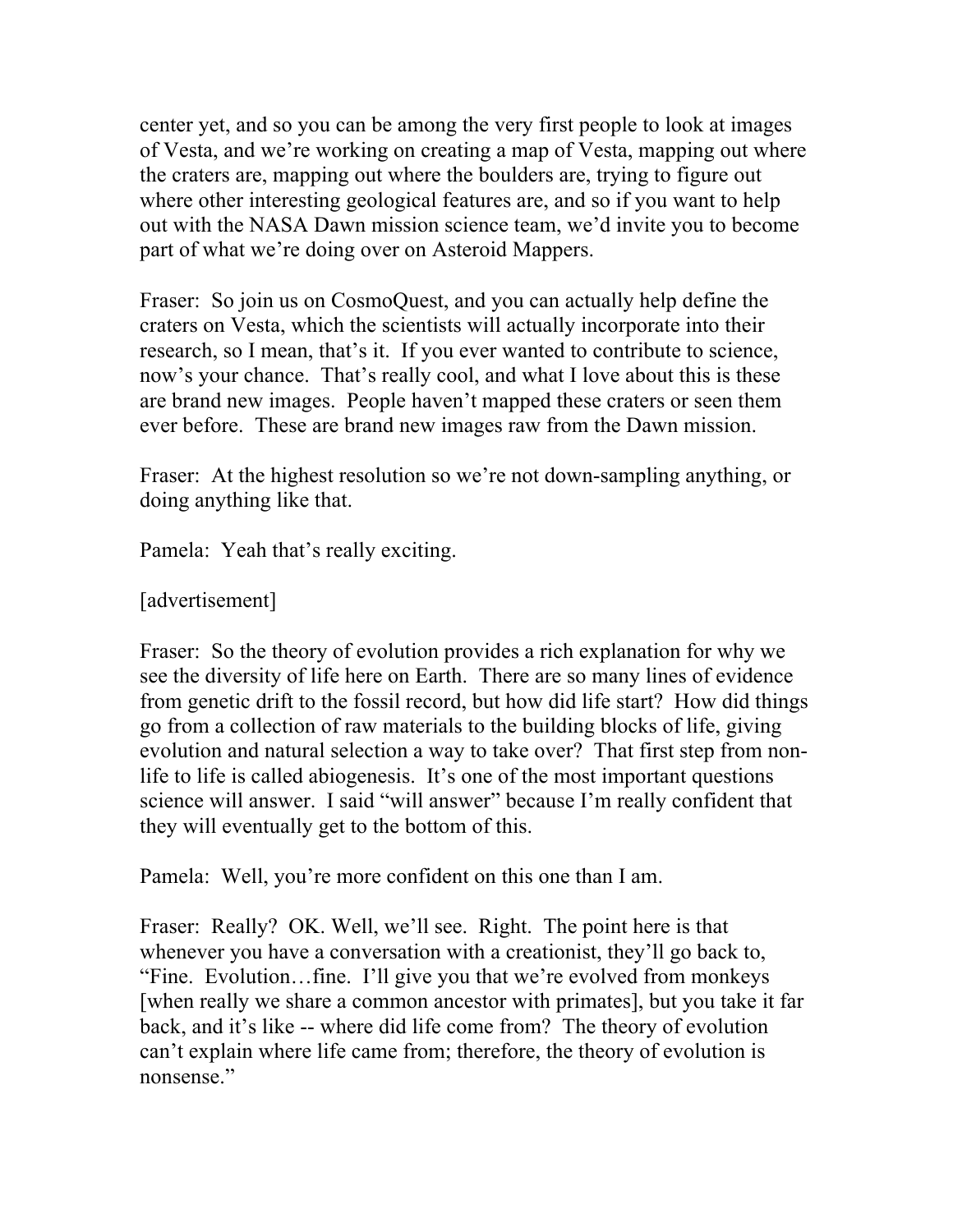Pamela: And the reason I'm doubtful on science solving this one is simply because I'm not convinced that it's a process that happened fast enough to replicate it in a lab, given the current funding cycles of things.

Fraser: So really, if we get... what we need is more money for science, is that what you're saying?

Pamela: And allowing people to apply for funding to do things for many years. The original Miller Uri experiments, those lasted for a couple of weeks, then there was one experiment that basically froze a bunch of different chemicals that they thought would lead to life from 1972 through 1997, so that was a nice long baseline, and they were able to see that over this very long period of time, which was short for geology, there were chemical reactions that took place. We're really going to need to have multi-generational experiments to be able to understand all of the different possibilities.

Fraser: Right, but I mean this is the same argument that's directed at the Big Bang, right, which is, "Well, fine. Your Big Bang explains the rapid expansion of the universe, the motion of the galaxies speeding away from us, the distribution of hydrogen and helium, the comic microwave background radiation, but it doesn't explain what came before the Big Bang; therefore, it's invalid." And that again, is nonsense thinking, right?

Pamela: There are different arguments here. So with the Big Bang we have a theory that we can point to and say our mathematical model creates all these different testable ideas. Let's look at the helium content in nonflooded areas, let's look at the cosmic microwave background…there's all these different things. The problem is we don't have a theory that is that advanced for the origins of life. We don't know if it formed at volcanic vents, we don't know if it formed in clays, we don't know if it formed in ices, we don't know if it formed at the surface of the water, so these are theories at very different levels of advancement, I guess, for lack of a better phrase.

Fraser: Right, but I guess my point is the theory just aims to explain what it aims to explain. It's not trying to explain things that are outside of its scope, so you know the theory of evolution explains the vast diversity of life forms that we find here on Earth, the Big Bang explains the expansion of the universe; it doesn't explain what came before the Big Bang, and the theory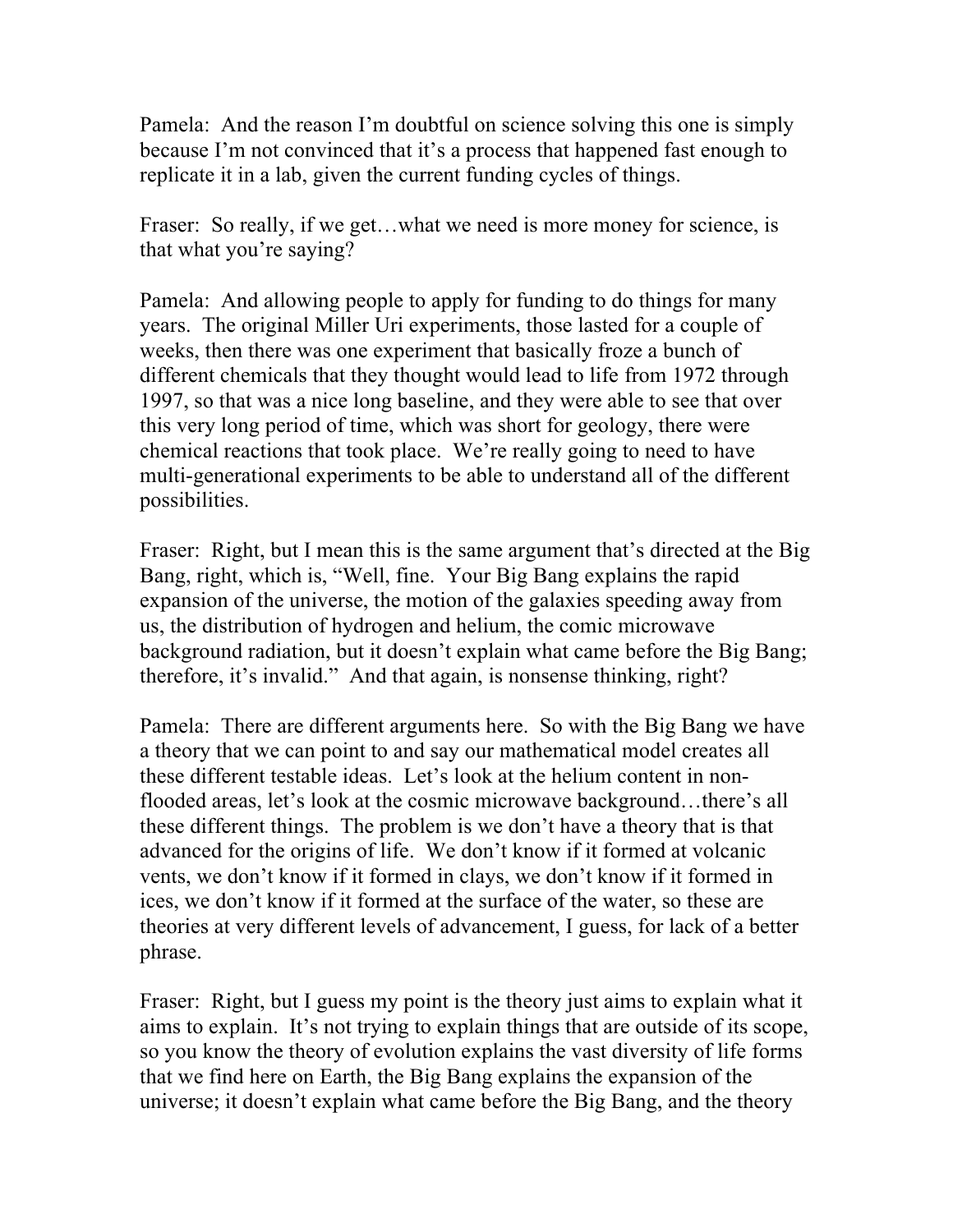of evolution doesn't explain, necessarily, where life originated, only the process that we have that's going on all the time. So that's all, and I think that's just really important. Now, this additional theory of it with evolution that kind of bolts right onto it is to say, "OK, abiogenesis, how did you get from the raw materials: carbon, nitrogen, oxygen, etc. into something that could then self-replicate and go from there?" So let's kind of take this conversation back to the beginning then, and so when did scientists really start to think about this question?

Pamela: It actually in some ways goes all the way back to Aristotle being wrong in the most amazing ways. So Aristotle, like with so many things he put forward, very wrongly assumed that you could think your way into a scientific understanding without going out and making any real scientific data, or observations or experiments, so he along with many others thought that life just naturally spontaneously arose. Leave a piece of meat out and it will spontaneously generate flies, slime will spontaneously generate frogs, dead logs in the bottoms of streams will spontaneously generate alligators, and so there was this notion that life just occurs, and it took a while to get past that one, but in a way, it took getting to the notion that, well, there are microorganisms, there are things that we can't see, there are processes that we need to take note of. You can't see with your eyes, necessarily, that a fly is laying eggs on meat. What you see is a fly on the meat, and then a while later you see maggots, but without the microscope, which didn't come around until the 1600s, you can't get at the fact of "Oh! There's eggs I can't see in that meat."

Fraser: Then there's that classic experiment, right? I forget who it was…they put a piece of meat under a glass jar, and no maggots.

Pamela: There was a whole series of different experiments. Louis Pasteur's were by far the most notable in terms of getting good publicity, where various scientists --Lazzaro Spallanzani, Francesco Redi -- a number of these different individuals demonstrated that if you sterilize something you don't have the same results, if you isolate something, you don't have the same results, and this was extremely important to making that connection of there are things that happen outside of the visible world – the microscopic world – that lead to real-world animals that we do see with our eyes. I mean, it's real-world in both cases, but I guess, "visible-world" critters…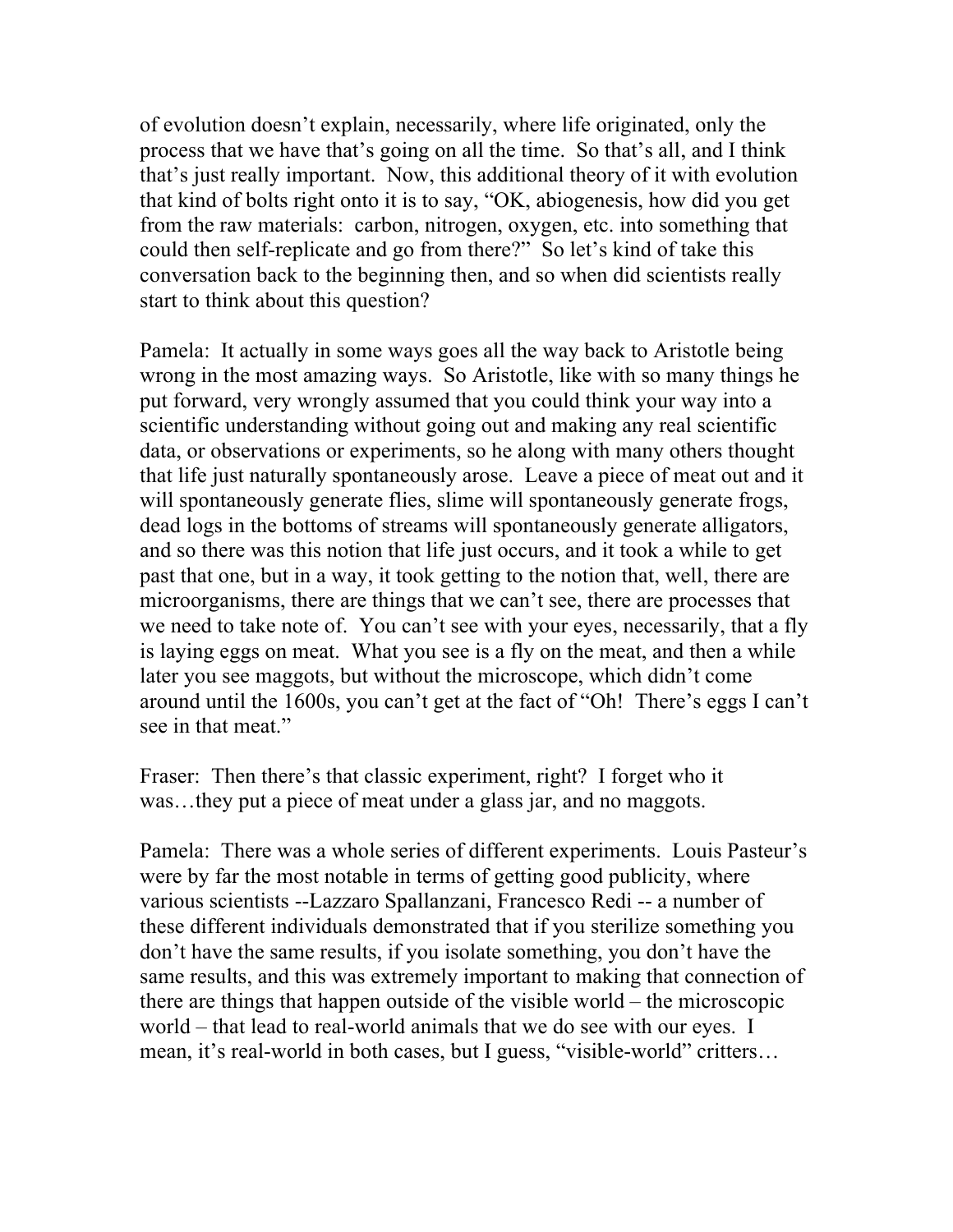Fraser: Right, and so once you remove the ability for the flies to be able to put in their maggots, then no eggs, no maggots, and the meat doesn't do what you're expecting, although it will still decay, but I mean this is the bacteria that got in there.

Pamela: Well, actually, it won't decay if you don't have any bacteria. Decay requires bacteria. It will just get really dry.

Fraser: Right. Right. So there you go, so now, clearly there's a source of this stuff, so I would guess fast forward and then bring on the germ theory, you know -- tremendous advances in microscopes, and then, you know, starting with, I guess, in the 1900s, Darwin comes up with the theory of evolution, and you know you just start to trace things back, but this leads this inevitable question…

Pamela: That one is actually in the late 1800s, so we're still looking back even further.

Fraser: Oh yeah, 1800s, sorry...so 19<sup>th</sup> Century, yeah. Right yeah, and so Darwin comes up with the idea of the theory of evolution, but then that leads inexorably to the beginning, which is "Where did the first creature come from if we're all connected?"

Pamela: And the thing I didn't know until I was researching for this show is it was actually Darwin who put forward the idea that, and this really got to me because this is so early in the exploration of electricity, but he put forward the idea that if you mix chemicals, fluids and electricity you have basically Frankenstein's recipe for life, and I just love how everything came together so early on, but we're still working to try and figure out how to reproduce this. And it turns out electricity may not be as useful as Frankenstein's story would purport.

Fraser: Right, but I mean, where was some of the first thinking, or experiments in this process?

Pamela: Well, the earliest ideas were the hot primordial soup notions that is still…you can't really say that there are any leading theories in abiogenesis, but one of the sets of theories is that in the early Earth, where we're still radiating heat left and right, where we're still dealing with a much more active, young sun…back in these early days, our extremely hot ocean that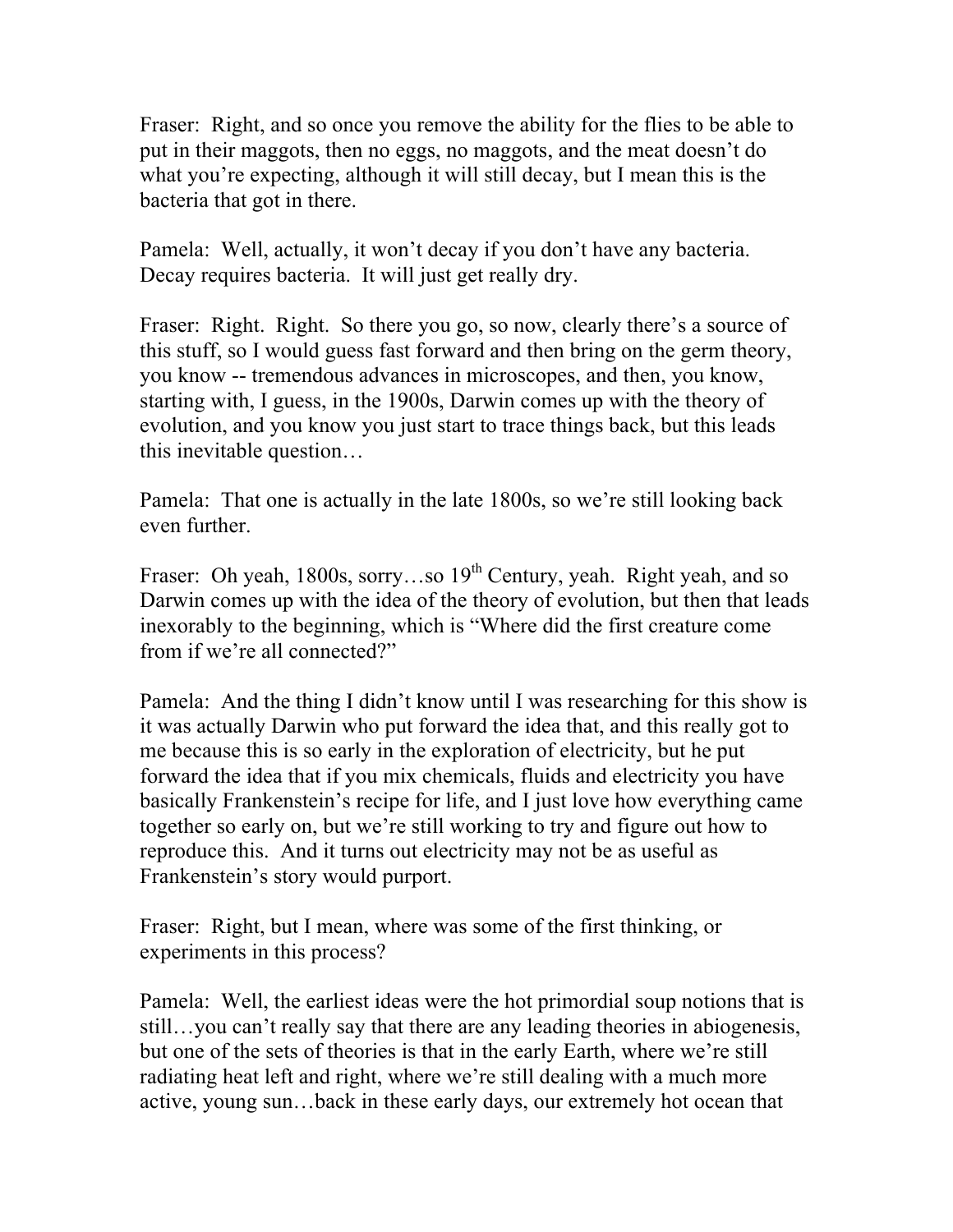would have had a different acidity than it has today, quite possibly could have been a chemical reaction ground – you can't say breeding ground, you have to say reaction ground – for the types of molecules that could eventually somehow make that switch to becoming self-replicating.

Fraser: Why is that important? I mean, what is the difference between a jumble of chemicals on the ground, and life (or the building blocks of life)?

Pamela: This is one of those things where there's actually no leading theory. It could have been a puddle on the ground that formed life, but I think the reason that people start off with the primordial soup idea is we've all had the experience of: you leave the cup on your table, and you have it filled with fluids on a warm summer day, and well, a few warm summer days later you have something really gross, and this is science.

Fraser: Is that the primordial soup? Mmm…does anybody want some primordial soup for lunch?

Pamela: When you start to think of a large ocean of all the right chemicals mixing and slushing…and the early Earth was a kind of dramatic place. It's thought that during the first billion years or so, we were periodically getting knocked around by sufficiently large asteroids that they released enough energy to evaporate a large portion of the Earth's oceans, and that would in turn lead to, over time, through the greenhouse effect, the entire ocean evaporating, and only as the planet cooled back down from the asteroid's impact energy, the oceans re-condense out of the atmosphere, and so you have this evaporative process that is cycling as we get hit over and over and all sorts of carnage occurring and when you think about it, it's like, "Wow! OK! Crazy stuff happening – life must have emerged from that crazy stuff happening!" We don't really have a solid theory, but that sounds good if you're thinking science fiction.

Fraser: Right, but I know that, for example, amino acids are the building blocks of live as we know it, and you can get to amino acids from this primordial soup, right?

Pamela: Yes, this is one of the many different ways to get to amino acids. One of the things that we're struggling with is it turns out the universe really likes to create amino acids. They're not always stable. Several of them have half-lives of a few years to a few tens of thousands of years depending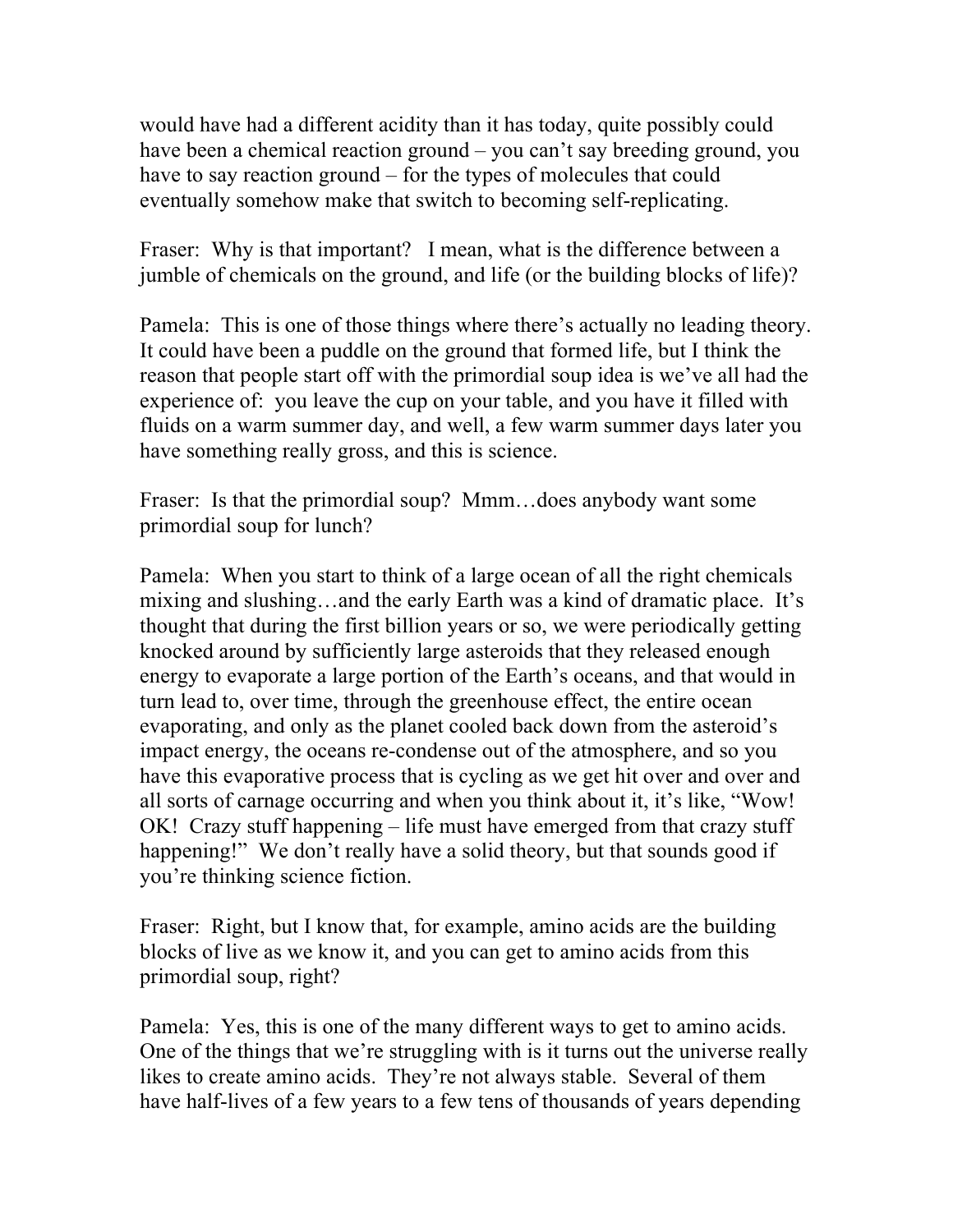on the temperatures of the environments they're in, but we find them in space, we find them on Earth, you can create them in a variety of different ways. The original Miller–Urey experiment was able to create over 20 different amino acids by running all of the chemicals needed to create amino acids through a system that included zotting them with electricity, changing the pressures, and so they just like to form. They're carbon molecules - they do that.

Fraser: Right, but then as the creationists are so happy to say, getting from amino acids to proteins is a whole other world right to RNA to DNA, so what is thought to be that likely step?

Pamela: And this is where, again, many different theories... Some of the ones we're looking at that I think are the more interesting ones are if you take a volcanic rock and you run fluids through it at high temperatures, it actually creates basically sludge, and the sludge that comes out has molecules that are encased in a chemical membrane, and this starts to resemble cellular organisms, and so perhaps there was some way to get from this membraned molecular sludge eventually to something that was somehow self-replicating. We don't know, but one of the processes that allows us to start to get to something that looks like a cell is lava rock plus water given time and heat equals carbon sludge.

Fraser: And we've got other new environments on Earth that have been uncovered, like places like these black smokers at the bottom of the ocean that are great sources of water and heat and time, right?

Pamela: Right, so there you won't actually get the sludge because you're completely encased in water, so that's where the does it happen quickly at the bottom of the ocean, does it happen quickly at the surface of the planet, and that actually dictates when life could have started to form because if life started to form at the bottom of the ocean, that was a much safer place, much earlier than the surface of the planet so you can actually give life a half billion year head start by starting it at the bottom of the ocean.

Fraser: What's really always so fascinating is how quickly life got started. I mean the Earth is 4½ billion years old, but we have evidence of life as old as what about 500 million years to a billion years after the Earth formed, right?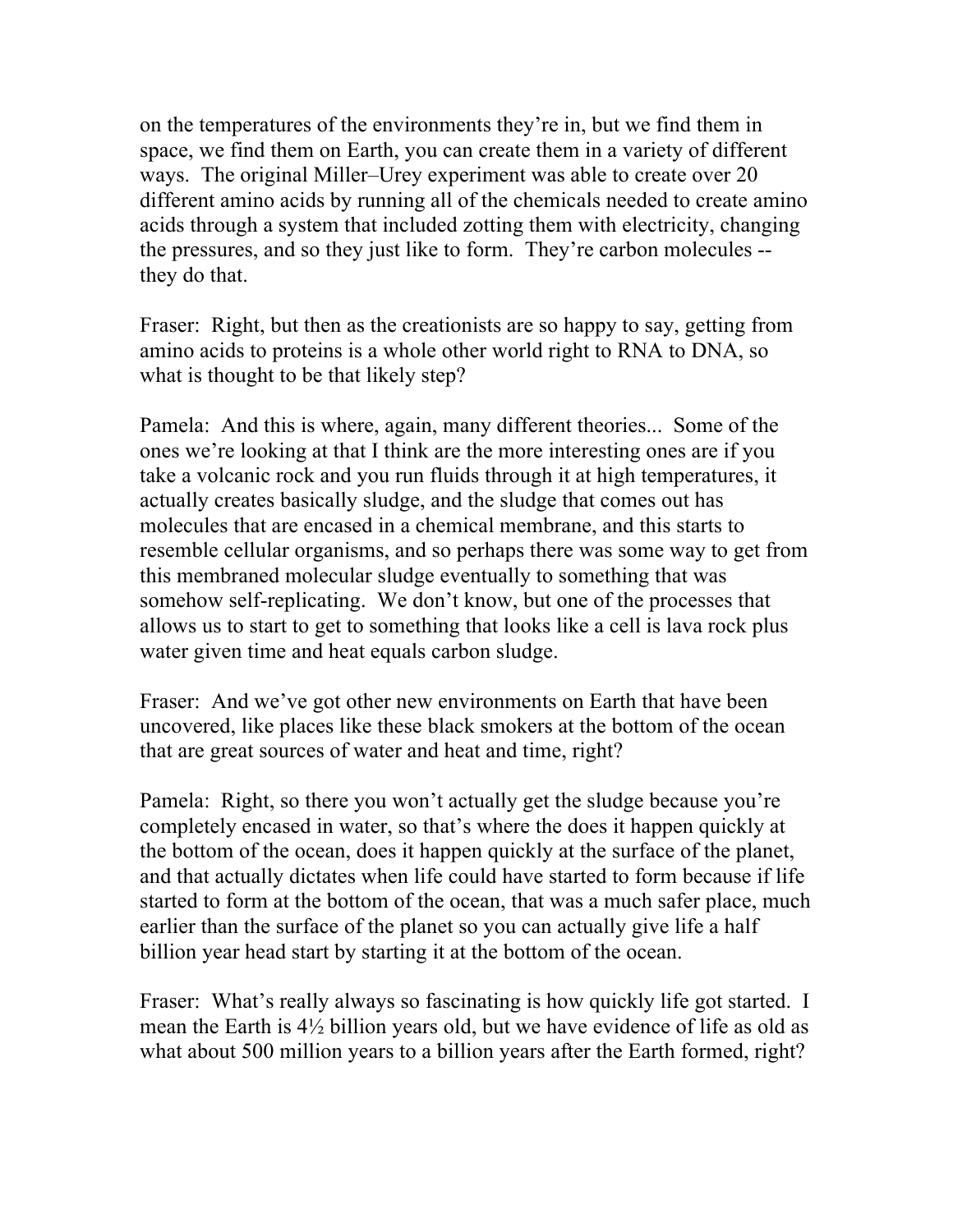Pamela: We think we're finding life – fossilized bacteria, basically, from roughly 3.9 to 2.4 billion years ago. Trying to date things is always complicated.

Fraser: But, essentially the moment after the Earth cooled down to the point that this kind of thing would be possible, life arose.

Pamela: Yeah. That's pretty much what we think, and so it's just trying to figure out, well, there's always that possibility that it arose at the bottom of the ocean, it arose on the surface of the planet, we could have had multiple points of origin, so this is where we start looking at extremophiles. This is where we start looking at chemical reactions under a variety of different pressures, under a variety of different liquid/lack of liquid. So did life perhaps start in clays, where we end up with different minerologies that start to resemble nanobacteria very closely? It's a fine step between certain…microbes? No, nanobacteria isn't a microbe…between microbes and nanobacteria. It's a very fine line occasionally.

Fraser: But I think one of the other pieces of evidence that we have is we appear to be able to trace all life on Earth back to a common ancestor, that all life is related.

Pamela: Well, all living life.

Fraser: All living life?

Pamela: So you have to remember that there's the methanogens, the critters that respirated methane instead of oxygen. That was a completely different tree of life. So it's unclear, did we get from that to this? Did they have a common ancestor or are they actually two different genesises?

Fraser: Really? I didn't know that! Yeah, OK.

Pamela: We don't always have DNA of the oldest bacteria.

Fraser: Right. Of course, yeah, I mean, 4-billion-year-old bacteria in a rock doesn't really tell you much, but I guess you could have the situation where if life was super common, then you might see multiple genesis (geneses?) on Earth, but it seems like the life that really took off and took over the whole planet does share this common ancestor.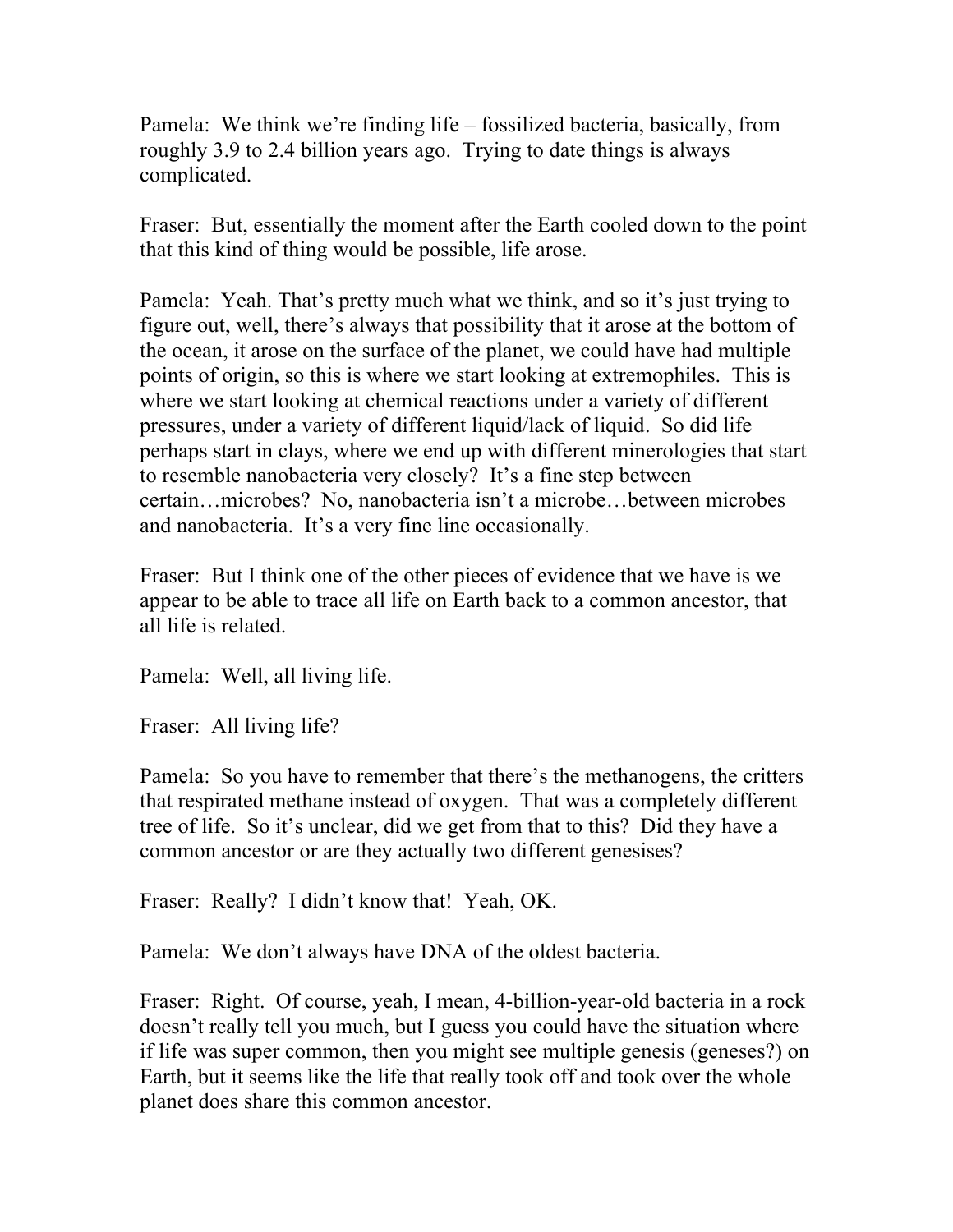Pamela: It's impossible to know, though, was it simply that life is more efficient and killed off everything else? It's now thought that Homo sapiens, or rather Homo erectus, I'm not sure which, and Neaderthals co-existed and we simply out-competed, so we don't know if it was an out-competition, we don't know if it was a single origin, and so this is where there's a lot of open questions, and because we have plate tectonics, we can't answer everything.

Fraser: Yeah, you can imagine the whole planet being this really fertile environment that life wants to be able to expand into and exploit every single niche once it's got a ready form of energy and fuel source, it's got elements that it can use, it can consume and get rid of, then you can imagine it trying to expand into every possible niche on Earth, which it has. It's evolved. I'm sure it didn't take life that long to expand into every possible niche on the planet in some slime, mold, kind of bacteria way, and so if you had these two life forms that started separately running into each other, one probably would have been better equipped to take over those niches than the other.

Pamela: And…yeah. These are the types of things that we're still trying to figure out. We know that we do find life deep in the soils when we're digging for oil – not we – but when other people are digging for oil, we find it in highly acidic pools of water, we find it in hot springs, we know that certain critters are resistant to radiation, some like living in ice, so life has exploited just about every place on the planet Earth that you have a temperature gradient, and you have something that can be consumed as a nutrient, so as long as those two things are present we seem to be finding life.

Fraser: Now, we're talking about life as we know it, right? Standard carbon-based life forms with DNA and RNA…has there been much thought into life as we don't know it?

Pamela: This is actually a well-timed episode because an article just came out suggesting that we do need to rewrite the tree of life to include some of the macro-viruses, that the largest viruses that are out there actually resemble in many ways the most simplistic DNA-based microbes, so perhaps we simply need to start broadening our thought. There are people who consider broadening things out to start including prions, which are basically proteins that affect the brain, as potentially a life form, and then of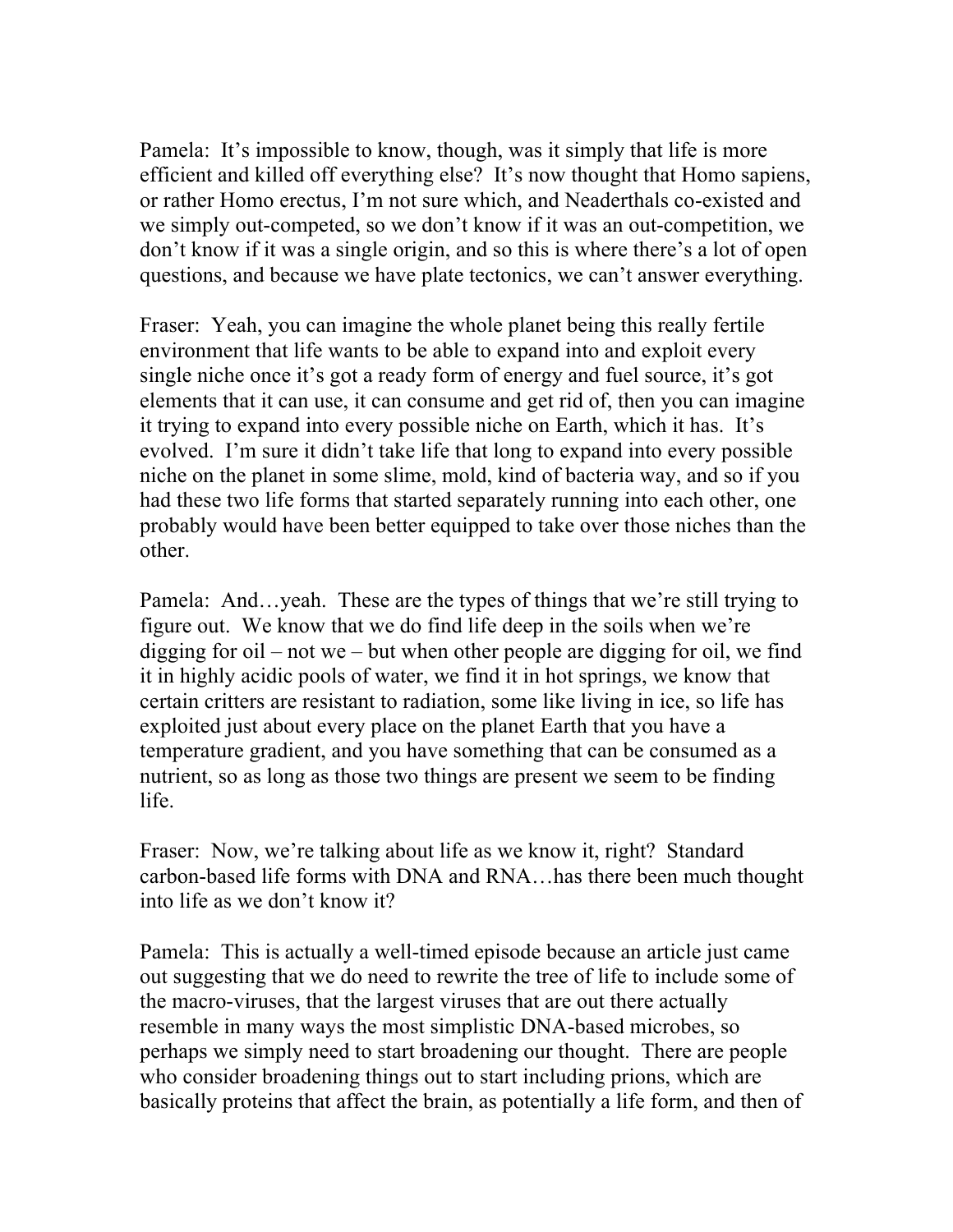course there are the folks who are trying to do things like replace phosphorus with arsenic, replace carbon with silicon, and look for a parallel way of constructing the chemistry of life by just dropping a row down the Periodic Table.

Fraser: And that sounds like it's going to be a pretty fruitful direction to go as well because we're getting to the point now where we're seeing synthetic life forms. I know there was a synthetic virus created just a couple of years ago where they essentially just wrote the…you know they used a DNA printer and they printed out the genetic code of it, and they injected it into a…what was it, a bacteria -- and boom! You had bacteria, right, that roughly matched the same sort of effect of the actual creature, so we're getting to the point now where with DNA splicing and these kinds of things. You just start to run these experiments. You go, "What if we do this? What if we do that?"

Pamela: And it's unclear how fruitful looking for life made out of parallel chemistry is going to be simply because the energies involved aren't the same, the material involved aren't the same, but we are getting better at engineering life -- from inserting vaccines in potatoes to creating glow-inthe-dark cats to a whole variety of different things. We're changing life, and this is…it's fascinating to see how this is also changing science fiction. There was an excellent book, I believe it was called The Wind-Up Girl, by…I can't say his last name. Look up the Hugo award winners from two years ago, and it's a look at the future where we've genetically engineered animals that end up out-competing the wild ones, so we end up losing our planet's genetic diversity because we create these things that take over. We see this happening in North America with invasive species. I know in Europe they've had a problem with mice being an invasive species, porcupines being an invasive species, and it's unclear if we've properly thought through the morals of some of the things we do. There's many nations that are starting to consider, "OK, do we need to take a step back from the genetically-modified plant species that we're distributing?"

Fraser: Now one last question, then, is there's a lot of news, we've been talking about Curiosity quite a bit, we hear where Curiosity is going to be searching for not necessarily life on Mars, but it's going to be searching for the conditions of life to see if…

Pamela: The chemical precursors.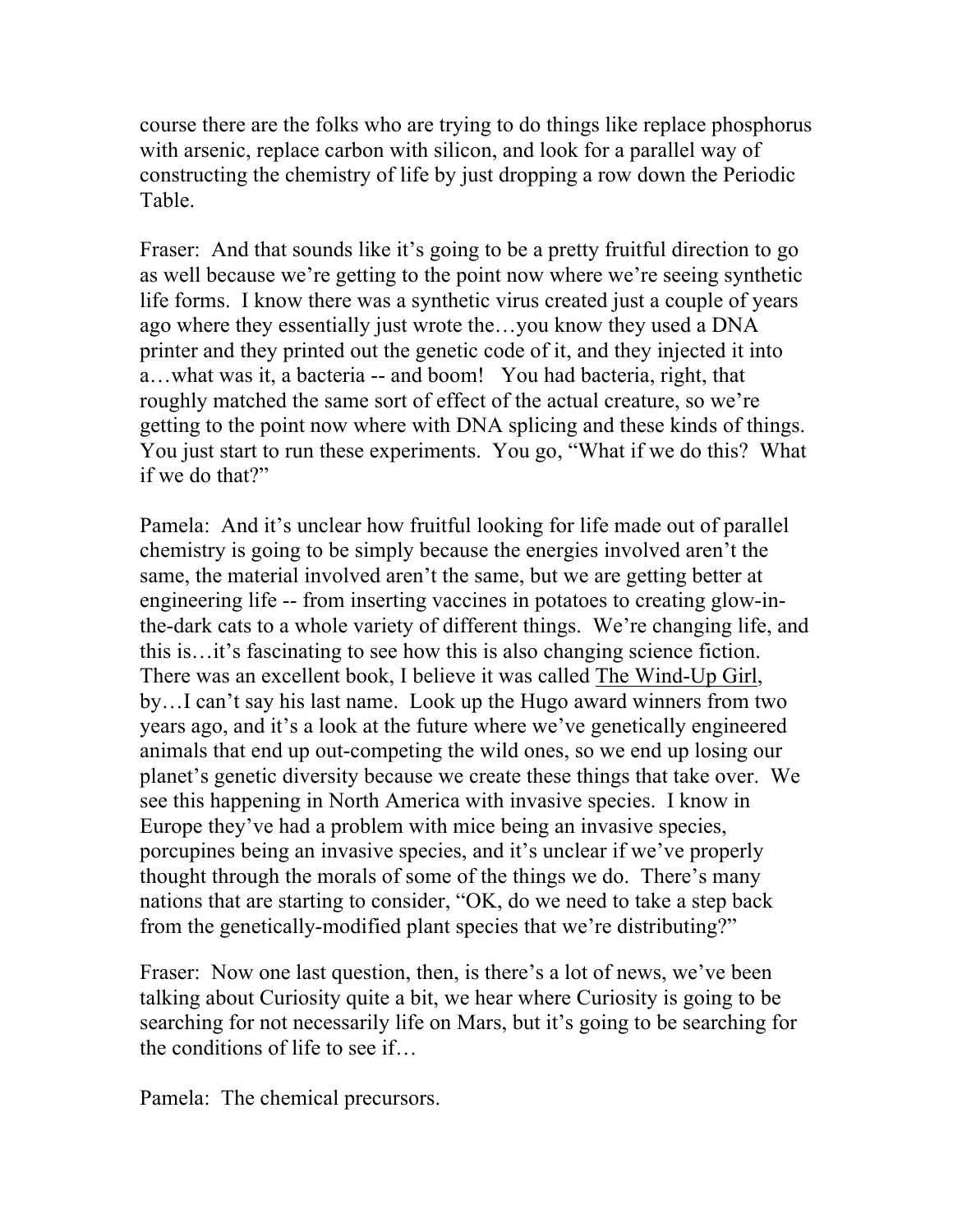Fraser: Yeah, if the conditions were ever present that life could have arisen on Mars, but you know, we have this also this problem with Panspermia, right? How we've got this situation where even if we do find life on Mars, there's enough rocks traveling between Earth and Mars that, if we find life, it might be related to us.

Pamela: Right, and this is one of those things where it's an open question: "Did life on Earth originate on Earth? Did all life on Earth originate on Earth?" It could be "both" is the correct answer, and the same is true for Mars. We find rocks on the surface of Earth that came here from Mars when Mars got hit by large asteroids, and the debris actually got put into escape velocity and traveled all the way to Earth, and similarly Earth over history has been hit by large rocks that have sent things into space. My favorite Scientific American caption of all time was the extinction of the dinosaurs was created by an asteroid that hit, and then in the caption it says, "Sent rocks, debris and dinosaurs into orbit and beyond." And that would be true is…can you imagine you're the dinosaur there, you're happily munching, you look up you see something shooting through the atmosphere, and you die, but then you get sent into space as a puddle of biological debris?

Fraser: Your parts get sent to Mars to help out the Mars biology, yeah.

Pamela: True!

Fraser: I know, I know, I know, so do you think that we would ever get to the point maybe where we could start to observe life on other planets using some of the techniques that we're learning here on Earth? Could we, you know, using our telescopes?

Pamela: Well, I think observing life is a little bit extreme. I think saying that we can observe atmospheres that are out of chemical equilibrium in ways indicative of life is something we can say. We know that oxygen doesn't naturally occur freely, unbound in atmospheres -- that needs plants. We know that certain chemicals don't occur in certain ratios in the atmosphere unless you have things like humans with Diesel engines, so as we look at other planets, we may see the…unfortunately, the signs of a polluting industrial economy not too different from our own that is destroying the planetary atmosphere in terms of being in natural chemical equilibrium, so that's what we look for is things out of equilibrium.